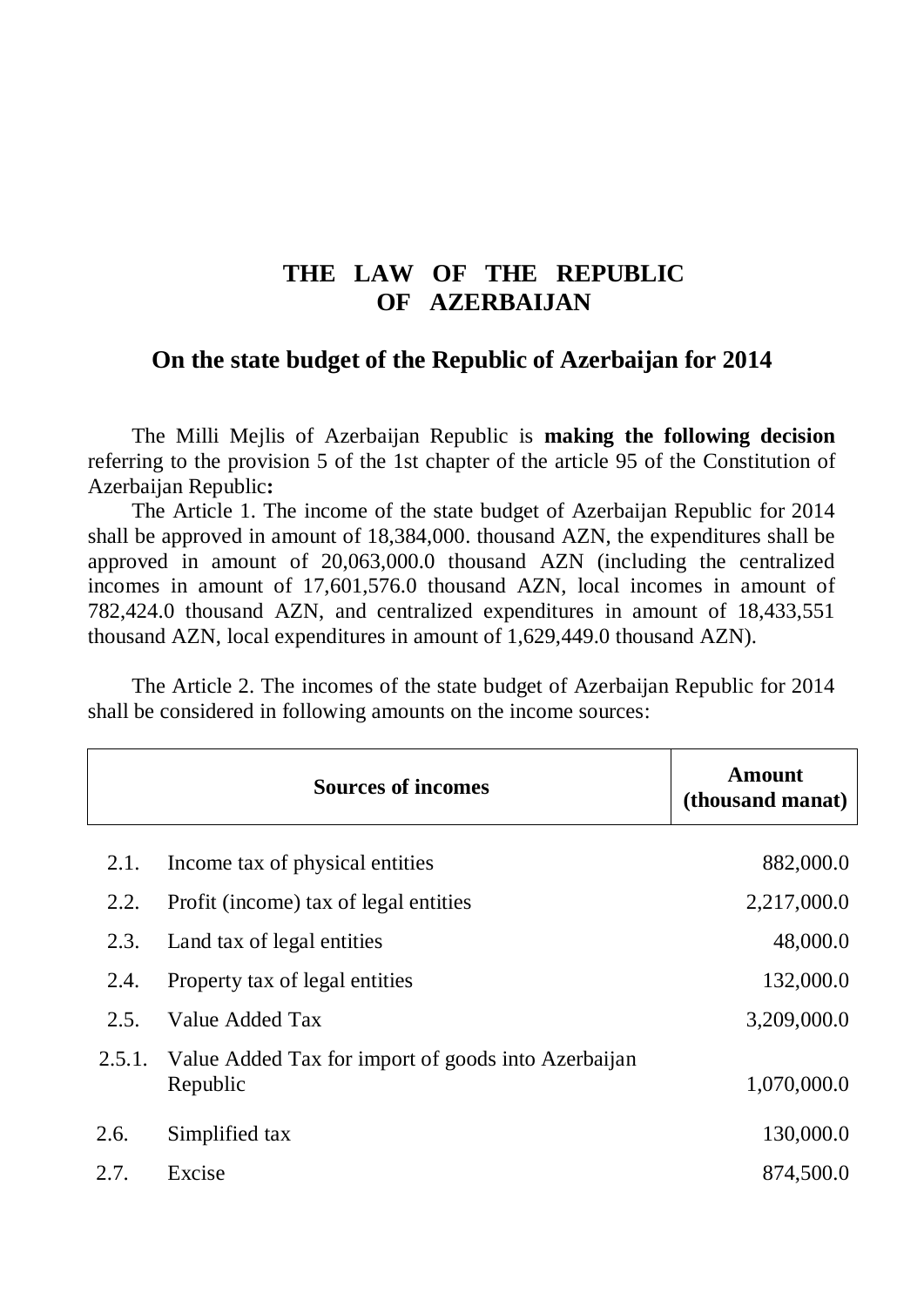|        | 2.7.1. Excise for import of goods into Azerbaijan Republic                                                                                                                                                       |             |
|--------|------------------------------------------------------------------------------------------------------------------------------------------------------------------------------------------------------------------|-------------|
|        |                                                                                                                                                                                                                  | 90,000.0    |
| 2.8.   | Road tax (toll)                                                                                                                                                                                                  | 69,500.0    |
| 2.8.1. | Road tax paid by the owners of vehicles of foreign<br>countries                                                                                                                                                  | 20,000.0    |
| 2.9.   | <b>Extraction</b> tax                                                                                                                                                                                            | 116,000.0   |
| 2.10.  | Customs duties                                                                                                                                                                                                   | 330,000.0   |
| 2.11.  | Incomes received from variations between the in<br>country wholesale prices and contract (procurement)<br>prices of goods (excluding the import prices) produced<br>in Azerbaijan Republic with regulated prices | 313,000.0   |
| 2.12.  | Incomes received from the credits provided form the<br><b>Budget</b>                                                                                                                                             | 4,026.0     |
| 2.13.  | Incomes on the loans received from the credit<br>institutions with the state guarantee of Azerbaijan<br>Republic                                                                                                 | 2,525.0     |
| 2.14.  | Incomes on the loans provided to the governments of<br>foreign countries                                                                                                                                         | 3,074.0     |
| 2.15.  | Dividends received from the entities with state shares on<br>their stock                                                                                                                                         | 1,980.0     |
| 2.16.  | Incomes on management of remainder of the single<br>treasury account (unissued remainder)                                                                                                                        | 4,735.0     |
| 2.17.  | Incomes from the State Oil Fund                                                                                                                                                                                  | 9,337,000.0 |
| 2.18.  | Incomes from the rent of lands under the state property,<br>privatized entities and facilities                                                                                                                   | 5,000.0     |
| 2.19.  | Incomes from the rent of lands under the state property                                                                                                                                                          | 8,000,0     |
| 2.20.  | Incomes from the sale of excise labels                                                                                                                                                                           | 3,000.0     |
| 2.21.  | State fees                                                                                                                                                                                                       | 123,000,0   |
| 2.22.  | Incomes on restoration of "Guarantee Fund for the loans"<br>received with state guarantee"                                                                                                                       | 10,660.0    |
| 2.23.  | Incomes on chargeable services of budget organizations                                                                                                                                                           | 400,000.0   |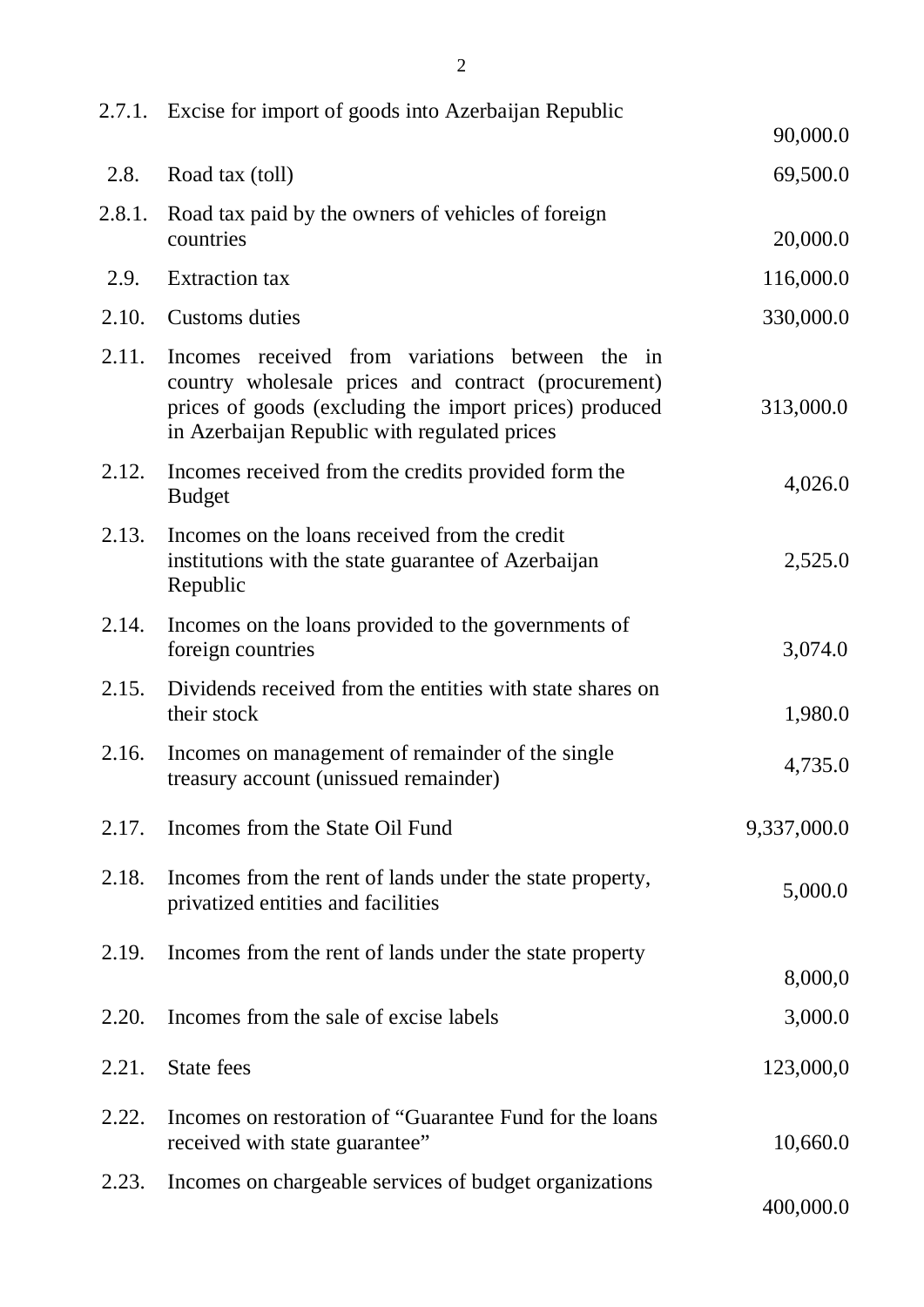| 2.24.  | Other incomes accumulated through tax bodies                                                                                                                                                                                                                    | 160,000,0 |
|--------|-----------------------------------------------------------------------------------------------------------------------------------------------------------------------------------------------------------------------------------------------------------------|-----------|
|        | Article 3. It shall be defined that the "Roads" on Purpose Budget Fund and<br>"Guarantee Fund for the loans received with state guarantee" are formed on the basis of the<br>following income sources of the state budget:                                      |           |
| 3.1.   | The "Roads" on Purpose Budget Fund                                                                                                                                                                                                                              | 214,000,0 |
| 3.1.1. | Road tax                                                                                                                                                                                                                                                        | 69,500,0  |
| 3.1.2. | Simplified tax paid by the persons<br>conducting<br>transportation of passengers and goods with the vehicles<br>under their property or exploitation                                                                                                            | 10,000.0  |
| 3.1.3. | Excise applied to the imported cars                                                                                                                                                                                                                             | 56,400,0  |
| 3.1.4. | Custom fee applied to the imported cars                                                                                                                                                                                                                         | 52,600.0  |
| 3.1.5. | State fee charged for permissions regulating international<br>vehicle transportations within the Azerbaijan Republic                                                                                                                                            | 13,500.0  |
| 3.1.6. | State fee charged for annual technical survey of vehicles,<br>including motorcycles, trailers and semi - trailers                                                                                                                                               | 12,000.0  |
| 3.2.   | "Guarantee Fund for the loans received with state<br>guarantee"                                                                                                                                                                                                 | 324,000.0 |
| 3.2.1. | Incomes on the loans received from the credit institutions<br>with the state guarantee of Azerbaijan Republic                                                                                                                                                   | 2,525.0   |
| 3.2.2. | Incomes on restoration of "Loans received with state"<br>guarantee to the Guarantee Fund"                                                                                                                                                                       | 10,660.0  |
| 3.2.3  | Funds allocated from the centralized incomes of the state<br>budget, excluding revenues specified in the provisions<br>2.13, 2.22 and 3.1.1.-3.1.6 of the Law of the Republic of<br>Azerbaijan "on the state budget of the Republic of<br>Azerbaijan for 2014". | 310,815.0 |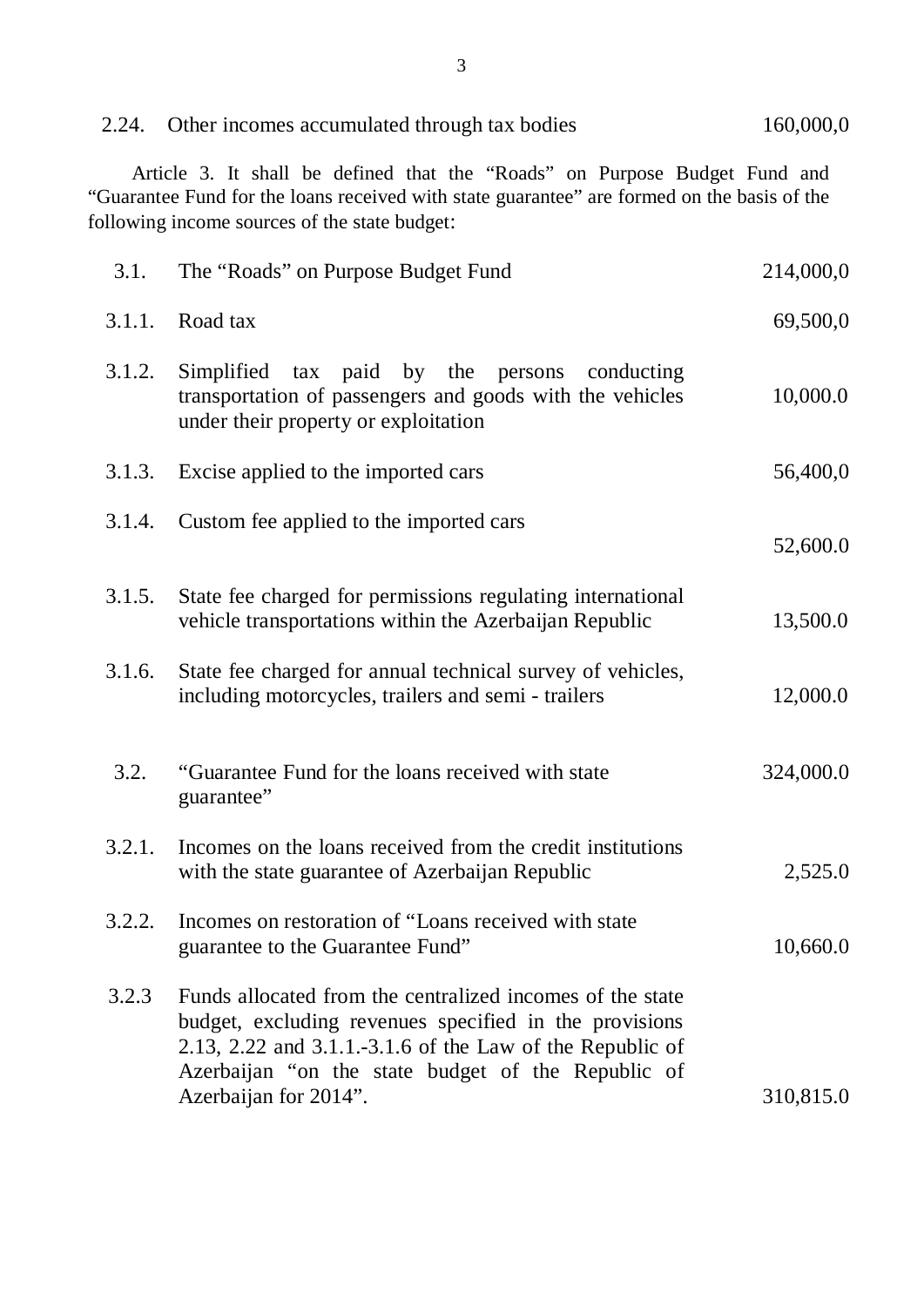Article 4. The tax incomes to the state budget of Azerbaijan Republic for 2014 are calculated in accordance to the tax rates defined on the Tax Code of the Republic of Azerbaijan.

Article 5. The collection to the state budget is defined in 30 percent of the variations between the in country wholesale prices and contract (procurement) prices of goods (excluding the import prices) produced in Azerbaijan Republic with regulated prices.

It should be defined that the calendar month is considered as a reporting period for the collection for 2014 and next years. The collection is transferred to the state budget not later than 20th of the next month after the reporting period and a report is submitted in a form defined by the corresponding executive body to that executive body on behalf of the organizations implementing the collection. The percentage rates are calculated and financial sanction is applied in accordance to the Tax Code of Azerbaijan Republic for delay in payment of collections, decrease and delay of submission of report before the deadline.

Article 6. The centralized incomes of the state budget of the Republic of Azerbaijan for 2014 are formed on the basis of allocations on the norms provided from the following sources:

- 6.1. Incomes on Baku city (except the ones included to the "Roads" on Purpose Budget Fund) 96.56 percent
- 6.2. The incomes on the following sources:

Custom fees, value added tax and excise for import of goods into Azerbaijan Republic (excluding the collection from the custom structures of Nakhchivan Autonomous Republic), incomes from the rent of lands under the state property, privatized entities and facilities, incomes on the loans provided to the governments of foreign countries, dividends received from the entities with state shares on their stock, incomes on the loans received from the credit institutions with the state guarantee of Azerbaijan Republic, Incomes on management of remainder of the single treasury account (unissued remainder), incomes from the State Oil Fund, incomes from the sale of excise labels, incomes received from the credits provided from the state budget, incomes on chargeable services of budget organizations financed at the centralized expenditures of the state budget, incomes on restoration of "Loans received with state guarantee to the Guarantee Fund", profits of the "Roads" on Purpose Budget Fund.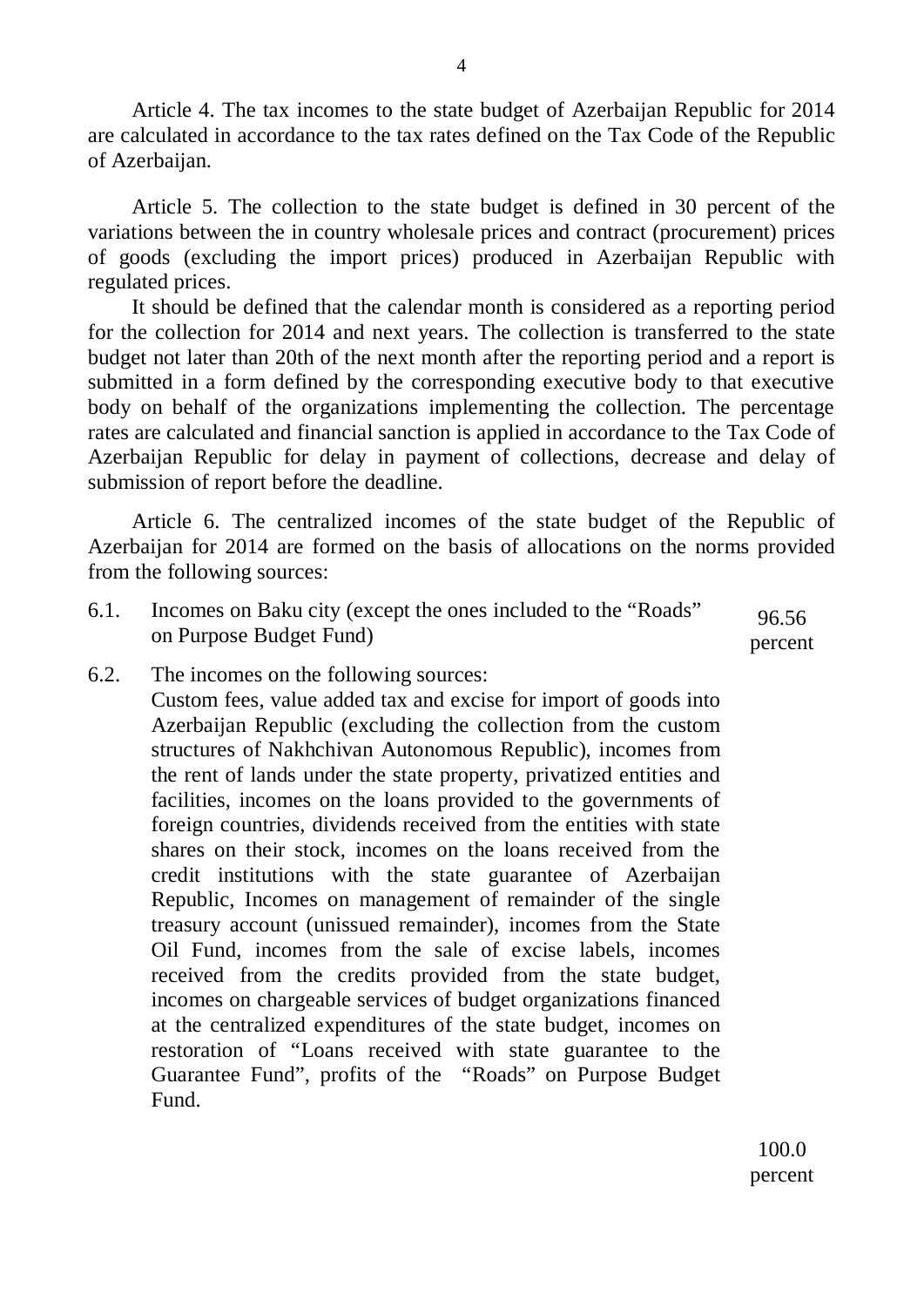Article 7. The followings are given to the local incomes of cities and districts:

7.1. On Baku city (excluding the incomes related to the "Roads" on Purpose Budget Fund and incomes on chargeable services of budget organizations financed at the local expenditures of the state budget)  $-3.44$  percent of the incomes on Baku city;

7.2. On other cities and districts (excluding the incomes related to the "Roads" on Purpose Budget Fund) – 100 percent of incomes on corresponding cities and districts, as well as tax calculated from the tax payers operating in the territories of cities and districts and registered at the ministry of taxes in centralized order, property and land taxes.

Article 8. The expenditures of the state budget of Azerbaijan Republic for 2014 are directed to the following purposes in the level of sectors of functional classification and supplementary sectors:

| 1,997,541,608.0<br>526,437,047.0<br>205,413,677.,0<br>146,815,903.0 |
|---------------------------------------------------------------------|
|                                                                     |
|                                                                     |
|                                                                     |
|                                                                     |
|                                                                     |
|                                                                     |
|                                                                     |
| 49,472,921.0                                                        |
|                                                                     |
| 780,502,060.0                                                       |
|                                                                     |
| 5,200,000.0                                                         |
|                                                                     |
| 283,700,000.0                                                       |
| 1,637,362,284.0                                                     |
| 1,525.351,557.0                                                     |
| 106,318,488.0                                                       |
| 2,758,805.0                                                         |
| 2,933,434.0                                                         |
|                                                                     |
| 1,240,297,642.0                                                     |
| 59,392,983.0                                                        |
| 928,580,510.0                                                       |
| 49,398,499.0                                                        |
|                                                                     |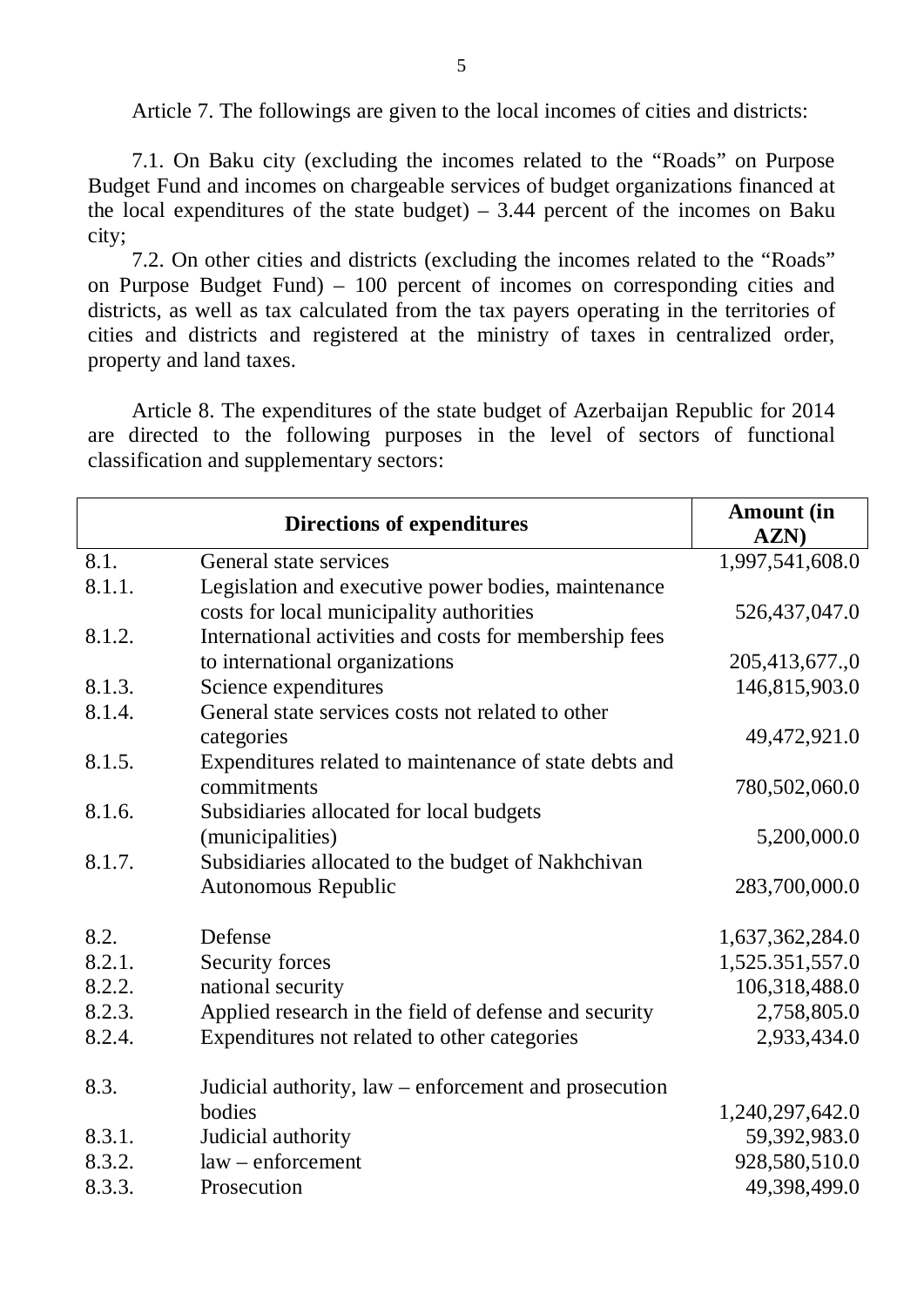|          | <b>Directions of expenditures</b>                           | <b>Amount</b> (in<br>AZN) |
|----------|-------------------------------------------------------------|---------------------------|
| 8.3.4.   | Expenditures not related to other categories                | 202,925,650.0             |
| 8.4.     | Education                                                   | 1,653,445,192.0           |
| 8.4.1.   | Pre – school and primary education                          | 158,653,570.0             |
| 8.4.2.   | high and college education                                  | 851,029,044.0             |
| 8.4.3.   | boarding and special schools                                | 43,230,390.0              |
| 8.4.4.   | technical – vocational schools and lyceums                  | 78,614,372.0              |
| 8.4.5.   | Higher education                                            | 32,978,063.0              |
| 8.4.6.   | Applied research in the field of education                  | 5,024,398.0               |
| 8.4.7.   | other services in the field of education                    | 483,915,355.0             |
|          |                                                             |                           |
| 8.5.     | Healthcare                                                  | 725,586,166.0             |
| 8.5.1.   | Polyclinics and ambulatory hospitals                        | 106,051,025.0             |
| 8.5.2.   | Hospitals                                                   | 367,188,628.0             |
| 8.5.3.   | Other services in the field of healthcare                   | 6,182,339.0               |
| 8.5.4.   | Applied research in the field of healthcare                 | 5,592,580.0               |
| 8.5.5.   | other services in the field of healthcare                   | 240,571,594.0             |
| 8.6.     | Social protection and social security                       | 2,072,233,879.0           |
| 8.6.1.   | social protection expenditures                              | 2,044,000,385.0           |
| 8.6.1.1. | allocations (transfers) from the state budget to the State  |                           |
|          | Social Protection Fund of Azerbaijan Republic               | 1,142,033,600.0           |
| 8.6.2.   | social security costs                                       | 28, 233, 494. 0           |
|          |                                                             |                           |
| 8.7.     | Activities in the field of culture, art, information, sport |                           |
|          | and fields not related to other categories                  | 311,410,550.0             |
| 8.7.1.   | activities in the field of culture and art                  | 140,740,819.0             |
| 8.7.2.   | radio, TV and print media                                   | 66,701,721.0              |
| 8.7.3.   | sport, youth policy and tourism                             | 53,584,324.0              |
| 8.7.4.   | activities not related to other categories                  | 50,383,686.0              |
| 8.8.     | Housing and communal services                               | 457,144,043.0             |
| 8.8.1.   | Housing services                                            | 77,593,449.0              |
| 8.8.2.   | communal services                                           | 335,219,642.0             |
| 8.8.3.   | water economy                                               | 16,114,714.0              |
| 8.8.4.   | other services related to housing and communal              |                           |
|          | services                                                    | 28,216,238.0              |
| 8.9.     |                                                             | 3,487,480.0               |
| 8.9.1.   | Fuel and energy                                             |                           |
|          | energy complex                                              | 3,487,480.0               |
| 8.10.    | Agriculture, forestry, fishery, hunting and protection of   | 562,887,241.0             |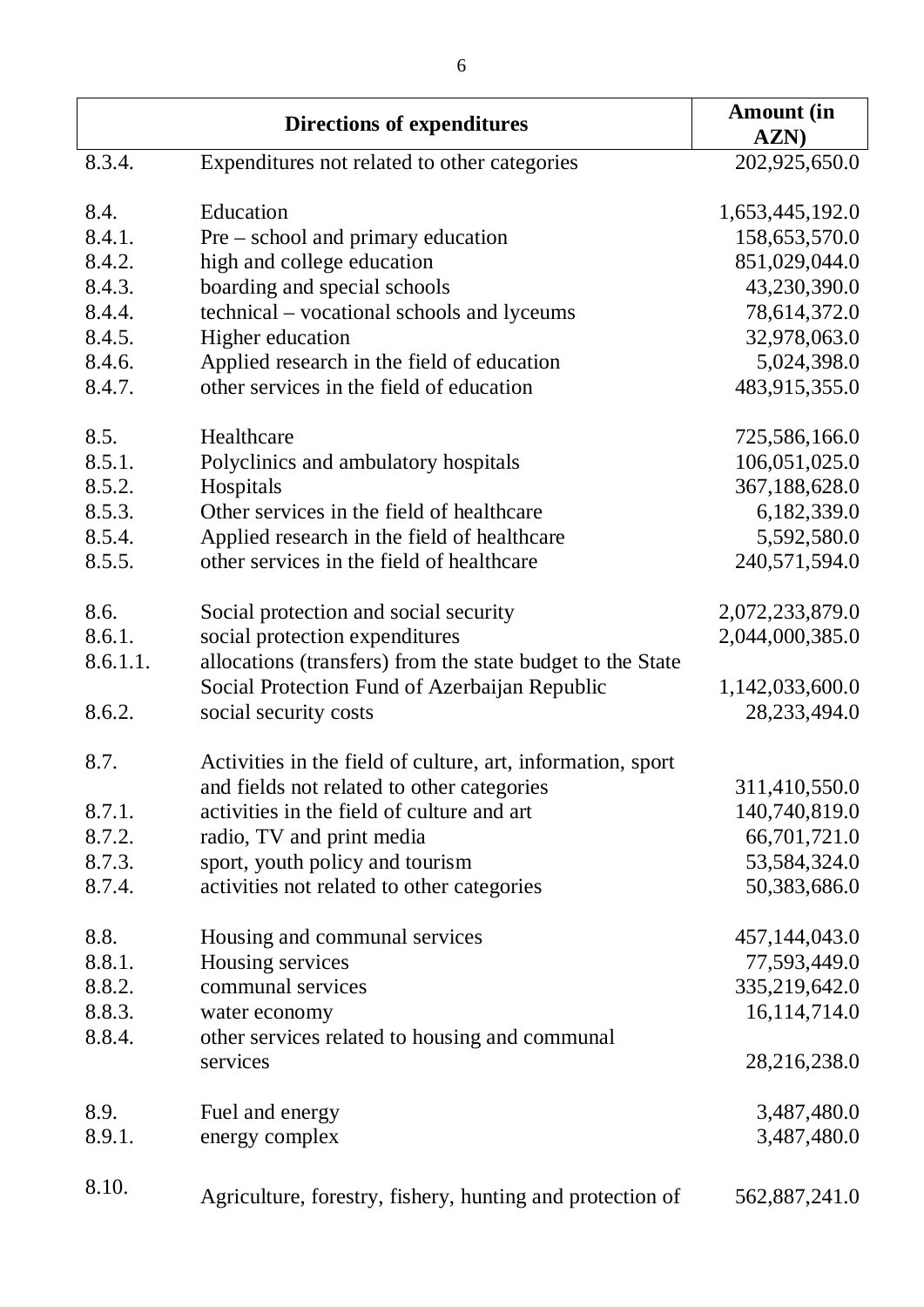|           | <b>Directions of expenditures</b>                  | <b>Amount</b> (in<br>AZN) |
|-----------|----------------------------------------------------|---------------------------|
|           | environment                                        |                           |
| 8.10.1.   | Agriculture                                        | 535,979,005.0             |
| 8.10.2.   | forestry                                           | 11,716,759.0              |
| 8.10.3.   | fishery and hunting                                | 2,838,358.0               |
| 8.10.4.   | protection of environment                          | 4,495,359.0               |
| 8.10.5.   | hydrometeorology activities                        | 7,857,760.0               |
| 8.11.     | Industry, construction and natural fossils         | 6,281,954,730.0           |
| 8.11.1.   | industry                                           | 2,000,000.0               |
| 8.11.2.   | construction                                       | 6,262,776,128.0           |
| 8.11.2.1. | state investment (investment costs)                | 6,260,000,000.0           |
| 8.11.3.   | natural fossils                                    | 17,178,602.               |
| 8.12.     | Transportation and communication                   | 121,437,589.0             |
| 8.12.1.   | Transportation                                     | 82,573,891.0              |
| 8.12.2.   | Communication                                      | 38,863,698.0              |
| 8.13.     | Economic activity                                  | 328,156,825.0             |
| 8.13.1.   | Economic and commercial activity                   | 242,500,000.0             |
| 8.13.1.1. | support to entrepreneurship                        | 202,500,000.0             |
| 8.13.1.2. | support to mortgage loans                          | 40,00,000.0               |
| 8.13.2.   | other fields of economic activity                  | 83,656,825.0              |
| 8.13.3.   | practical and applied research on the fields of    |                           |
|           | economic activities                                | 2,000,000.0               |
| 8.14.     | Services not related to main sectors               | 2,670,054,771.0           |
| 8.14.1.   | on the purpose budget funds                        | 538,000,000.0             |
| 8.14.1.1. | The "Roads" on Purpose Budget Fund                 | 214,000,000.0             |
| 8.14.1.2. | "Guarantee Fund for the loans received with state  |                           |
|           | guarantee"                                         | 324,000,000.0             |
| 8.14.2.   | reserve funds                                      | 710,000,000.0             |
| 8.14.2.1. | Reserve Fund of the President of the Republic of   |                           |
|           | Azerbaijan                                         | 367,000,000.0             |
| 8.14.2.2. | The Reserve Fund of the state budget               | 343,000,000.0             |
| 8.14.3.   | Other expenditures not related to main sectors     | 1,422,054,771.0           |
| 8.14.3.1. | Expenditures on special projects and activities of |                           |
|           | defense                                            | 1,172,000,000.0           |
| 8.14.3.2. | Expenditures on other services                     | 250,054,771.0             |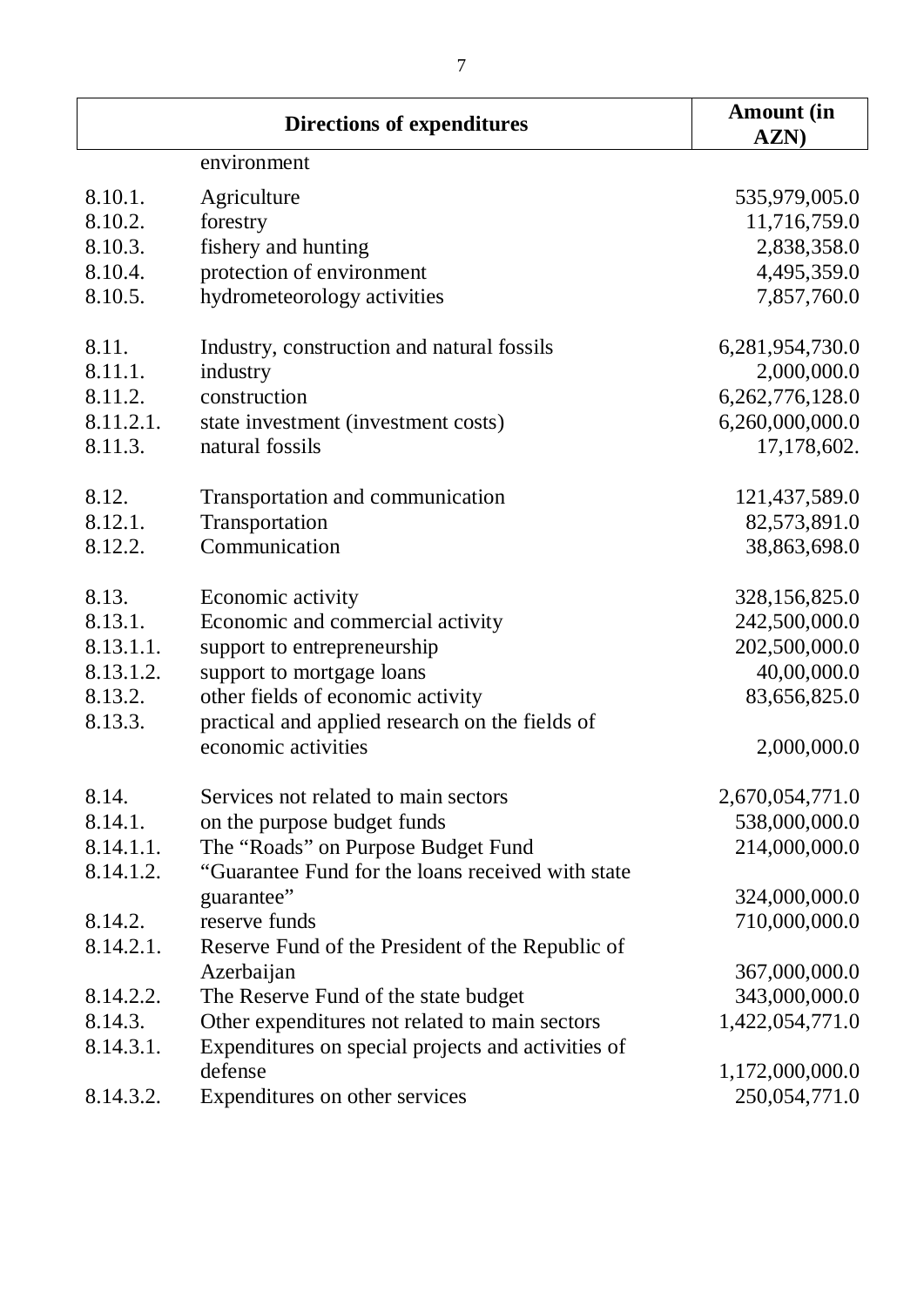Article 9. The expenditures of the state budget of Azerbaijan Republic for 2014 are approved in the level of paragraphs of functional and economic classification in amount provided on the annex of this Law.

Article 10: The incomes on the cities and districts of Azerbaijan Republic shall be approved in amount of 7,102,000,000.0 AZN, including the amount related to local incomes of cities and districts in amount of 779,454,000.0 AZN, the amount related to the "Roads" on Purpose Budget Fund in amount of 85,000,000.0 AZN, e.g. having local expenditures in amount of 1,626,479,000.0, the amount extracted from the centralized expenditures for regulation of local incomes and expenditures in amount of 847,025,000.0 AZN.

The incomes on chargeable expenditures and expenditures of budget organizations financed at the local expenditures of of the state budget of those cities and districts shall be approved correspondingly in amount of 2,970,000.0 and 2,970,000.0 AZN.

|                |                                           |               |                                                                            |                                                                                       |                     | <b>Amount (in AZN)</b>                                                                                                 |
|----------------|-------------------------------------------|---------------|----------------------------------------------------------------------------|---------------------------------------------------------------------------------------|---------------------|------------------------------------------------------------------------------------------------------------------------|
|                |                                           |               | <b>Incomes</b>                                                             |                                                                                       |                     | The amount                                                                                                             |
|                | <b>Name of</b><br>cities and<br>districts | including     |                                                                            |                                                                                       |                     | extracted                                                                                                              |
|                |                                           | <b>Total</b>  | The amount<br>related to<br>local<br>incomes of<br>cities and<br>districts | The amount<br>related to<br>the "Roads"<br>on Purpose<br><b>Budget</b><br><b>Fund</b> | <b>Expenditures</b> | from the<br>centralized<br>expenditure<br>s for<br>regulation<br>of local<br>incomes and<br>expenditure<br>$\mathbf S$ |
|                | <b>Cities:</b>                            |               |                                                                            |                                                                                       |                     |                                                                                                                        |
| $\mathbf 1$    | Baku                                      | 6 524 000 000 | 222 216 000                                                                | 64 238 000                                                                            | 222 216 000         |                                                                                                                        |
| $\overline{2}$ | Gandja                                    | 40 100 000    | 39 294 000                                                                 | 806 000                                                                               | 65 891 000          | 26 597 000                                                                                                             |
| 3              | Sumgayit                                  | 77 165 500    | 76 103 000                                                                 | 1 062 500                                                                             | 76 103 000          |                                                                                                                        |
| $\overline{4}$ | Lankaran                                  | 15 572 000    | 15 348 000                                                                 | 224 000                                                                               | 37 762 000          | 22 414 000                                                                                                             |
| 5              | Shaki                                     | 20 804 000    | 20 526 000                                                                 | 278 000                                                                               | 38 705 000          | 18 179 000                                                                                                             |
| 6              | Yevlakh                                   | 13 512 000    | 13 084 000                                                                 | 428 000                                                                               | 24 499 000          | 11 415 000                                                                                                             |
|                | Mingachevi                                |               |                                                                            |                                                                                       |                     |                                                                                                                        |
| $\tau$         | $\mathbf{r}$                              | 32 892 000    | 32 727 000                                                                 | 165 000                                                                               | 32 727 000          |                                                                                                                        |
| 8              | Shirvan                                   | 17 796 000    | 17 217 000                                                                 | 579 000                                                                               | 17 217 000          |                                                                                                                        |
| 9              | Naftalan                                  | 2 500 000     | 2 488 000                                                                  | 12 000                                                                                | 3 867 000           | 1 379 000                                                                                                              |
| 10             | Khankandi                                 |               |                                                                            |                                                                                       |                     |                                                                                                                        |
|                | <b>Regions:</b>                           |               |                                                                            |                                                                                       |                     |                                                                                                                        |
| 11             | Absheron                                  | 32 905 000    | 32 712 000                                                                 | 193 000                                                                               | 32 712 000          |                                                                                                                        |
| 12             | Ashjabedi                                 | 6 9 14 0 00   | 6 802 000                                                                  | 112 000                                                                               | 25 912 000          | 19 110 000                                                                                                             |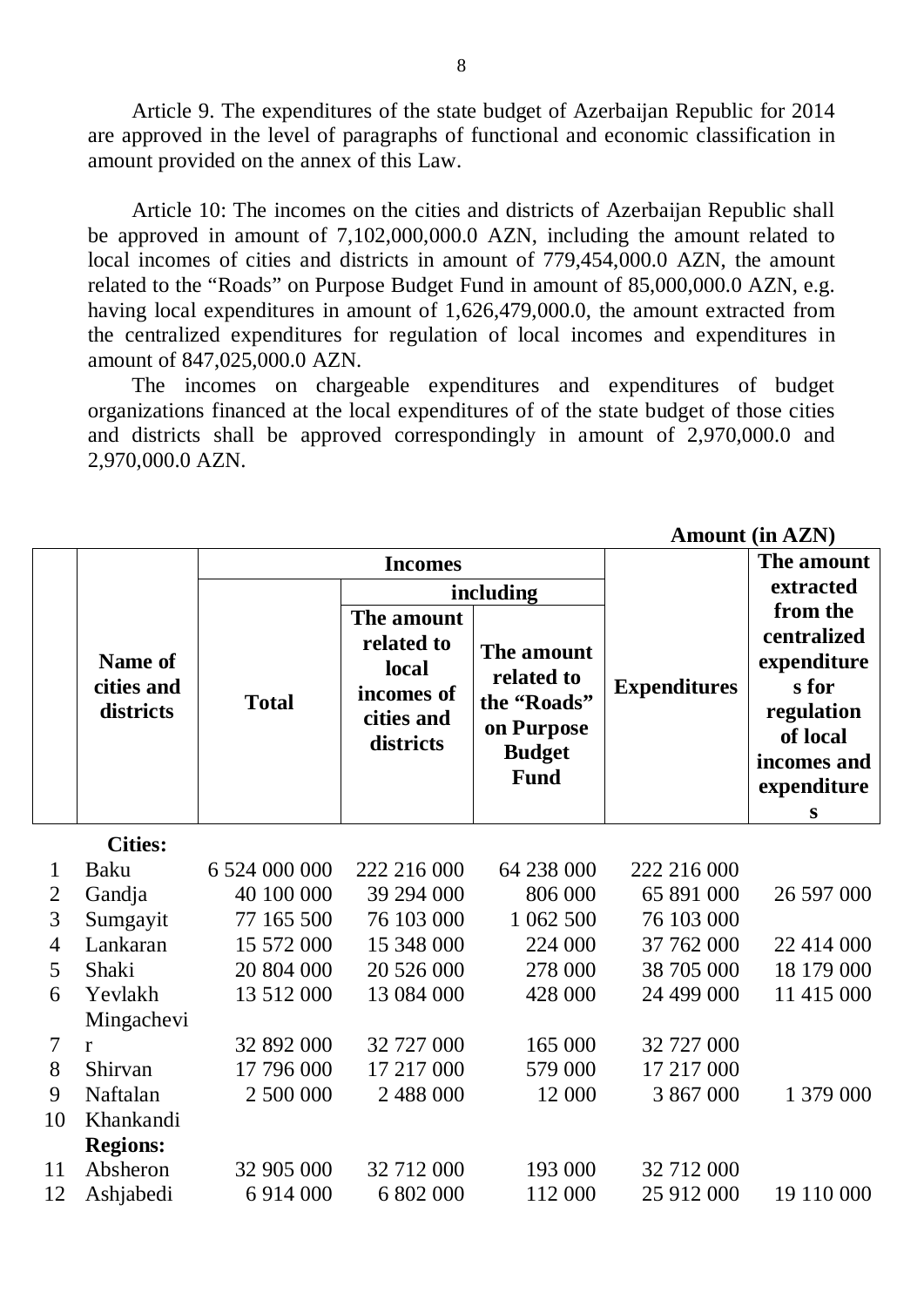|    |                                           | <b>Incomes</b> |                                                                            |                                                                                       |                     | The amount                                                                                                   |
|----|-------------------------------------------|----------------|----------------------------------------------------------------------------|---------------------------------------------------------------------------------------|---------------------|--------------------------------------------------------------------------------------------------------------|
|    |                                           |                | including                                                                  |                                                                                       |                     | extracted                                                                                                    |
|    | <b>Name of</b><br>cities and<br>districts | <b>Total</b>   | The amount<br>related to<br>local<br>incomes of<br>cities and<br>districts | The amount<br>related to<br>the "Roads"<br>on Purpose<br><b>Budget</b><br><b>Fund</b> | <b>Expenditures</b> | from the<br>centralized<br>expenditure<br>s for<br>regulation<br>of local<br>incomes and<br>expenditure<br>S |
| 13 | Aghdam                                    | 5 428 000      | 5 338 000                                                                  | 90 000                                                                                | 38 489 000          | 33 151 000                                                                                                   |
| 14 | Aghdash                                   | 5 722 000      | 5 635 000                                                                  | 87 000                                                                                | 21 671 000          | 16 036 000                                                                                                   |
| 15 | Aghstafa                                  | 4 136 000      | 4 024 000                                                                  | 112 000                                                                               | 17 521 000          | 13 497 000                                                                                                   |
| 16 | Aghsu                                     | 3 459 000      | 3 389 000                                                                  | 70 000                                                                                | 14 896 000          | 11 507 000                                                                                                   |
| 17 | Astara                                    | 10 634 000     | 5 594 000                                                                  | 5 040 000                                                                             | 20 014 000          | 14 420 000                                                                                                   |
| 18 | <b>Balakan</b>                            | 4 574 000      | 3 136 000                                                                  | 1 438 000                                                                             | 17 332 000          | 14 196 000                                                                                                   |
| 19 | Beylagan                                  | 6 828 000      | 6 766 000                                                                  | 62 000                                                                                | 17 020 000          | 10 254 000                                                                                                   |
| 20 | Barda                                     | 10 402 000     | 10 288 000                                                                 | 114 000                                                                               | 30 868 000          | 20 580 000                                                                                                   |
| 21 | Bilasuvar                                 | 5 312 000      | 4 4 1 4 0 0 0                                                              | 898 000                                                                               | 16 496 000          | 12 082 000                                                                                                   |
| 22 | Jabrayil                                  | 1 4 1 4 0 0 0  | 1 380 000                                                                  | 34 000                                                                                | 12 972 000          | 11 592 000                                                                                                   |
| 23 | Jalilabad                                 | 7 386 000      | 7 266 000                                                                  | 120 000                                                                               | 32 447 000          | 25 181 000                                                                                                   |
| 24 | Dashkesen                                 | 2 5 8 4 0 0 0  | 2 574 000                                                                  | 10 000                                                                                | 12 122 000          | 9 548 000                                                                                                    |
| 25 | Fuzuli                                    | 6 086 000      | 6 024 000                                                                  | 62 000                                                                                | 30 431 000          | 24 407 000                                                                                                   |
| 26 | Gadabay                                   | 4 100 000      | 4 0 54 0 00                                                                | 46 000                                                                                | 25 932 000          | 21 878 000                                                                                                   |
| 27 | Goranboy                                  | 4 526 000      | 4 4 6 6 0 0 0                                                              | 60 000                                                                                | 24 898 000          | 20 432 000                                                                                                   |
| 28 | Goychay                                   | 8 530 000      | 8 447 000                                                                  | 83 000                                                                                | 23 036 000          | 14 589 000                                                                                                   |
| 29 | Goygol                                    | 4 118 000      | 4 077 000                                                                  | 41 000                                                                                | 15 646 000          | 11 569 000                                                                                                   |
| 30 | Hajigabul                                 | 4 5 5 4 0 0 0  | 4 4 9 8 0 0 0                                                              | 56 000                                                                                | 11 339 000          | 6 841 000                                                                                                    |
| 31 | Khachmas                                  | 22 604 000     | 22 457 000                                                                 | 147 000                                                                               | 31 878 000          | 9 4 21 0 0 0                                                                                                 |
| 32 | Khizi                                     | 1 712 000      | 1 699 000                                                                  | 13 000                                                                                | 5 921 000           | 4 222 000                                                                                                    |
| 33 | Khojali                                   | 386 000        | 368 000                                                                    | 18 000                                                                                | 3 833 000           | 3 465 000                                                                                                    |
| 34 | Khojavand                                 | 752 000        | 738 000                                                                    | 14 000                                                                                | 5 329 000           | 4 591 000                                                                                                    |
| 35 | Imishly                                   | 21 036 500     | 20 964 000                                                                 | 72 500                                                                                | 20 964 000          |                                                                                                              |
| 36 | Ismayilly                                 | 5 352 000      | 5 298 000                                                                  | 54 000                                                                                | 21 028 000          | 15 730 000                                                                                                   |
| 37 | Kalbajar                                  | 1 428 000      | 1 402 000                                                                  | 26 000                                                                                | 22 153 000          | 20 751 000                                                                                                   |
| 38 | Kurdamir                                  | 6 834 000      | 6 756 000                                                                  | 78 000                                                                                | 18 929 000          | 12 173 000                                                                                                   |
| 39 | Gakh                                      | 3 270 000      | 3 216 000                                                                  | 54 000                                                                                | 17 601 000          | 14 385 000                                                                                                   |
| 40 | Gazakh                                    | 5 626 000      | 5 490 000                                                                  | 136 000                                                                               | 21 143 000          | 15 653 000                                                                                                   |
| 41 | Gabala                                    | 10 202 000     | 10 124 000                                                                 | 78 000                                                                                | 20 619 000          | 10 495 000                                                                                                   |
| 42 | Gobustan                                  | 2 500 000      | 2 442 000                                                                  | 58 000                                                                                | 8 878 000           | 6 436 000                                                                                                    |
| 43 | Guba                                      | 16 168 000     | 16 038 000                                                                 | 130 000                                                                               | 31 777 000          | 15 739 000                                                                                                   |
| 44 | Gubadly                                   | 2 832 000      | 2 794 000                                                                  | 38 000                                                                                | 10 819 000          | 8 0 25 0 00                                                                                                  |
| 45 | Gusar                                     | 6 208 000      | 6 144 000                                                                  | 64 000                                                                                | 19 923 000          | 13 779 000                                                                                                   |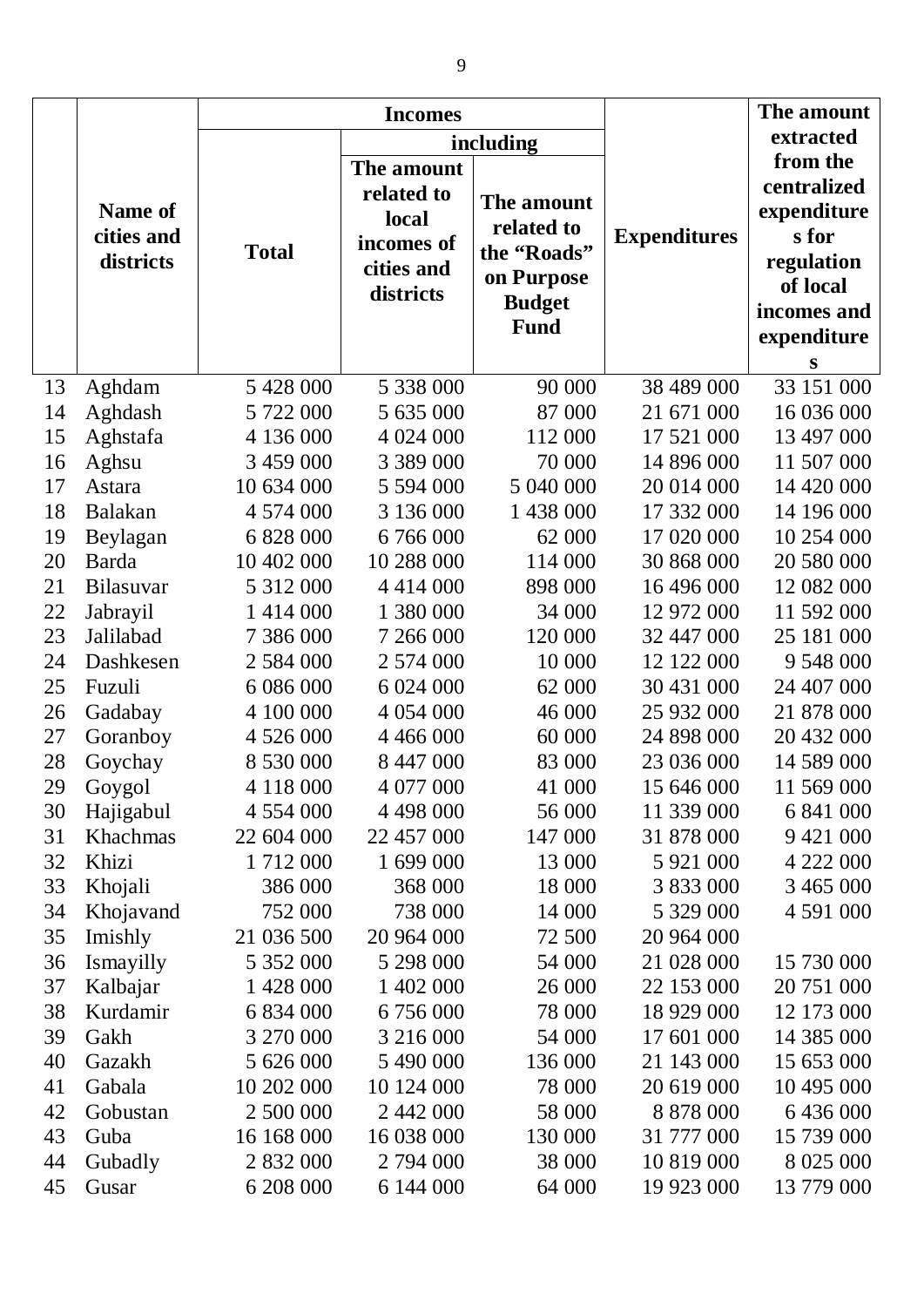|    |                                           | <b>Incomes</b> |                                                                            |                                                                                       |                     | The amount                                                                                                   |
|----|-------------------------------------------|----------------|----------------------------------------------------------------------------|---------------------------------------------------------------------------------------|---------------------|--------------------------------------------------------------------------------------------------------------|
|    |                                           | including      |                                                                            |                                                                                       | extracted           |                                                                                                              |
|    | <b>Name of</b><br>cities and<br>districts | <b>Total</b>   | The amount<br>related to<br>local<br>incomes of<br>cities and<br>districts | The amount<br>related to<br>the "Roads"<br>on Purpose<br><b>Budget</b><br><b>Fund</b> | <b>Expenditures</b> | from the<br>centralized<br>expenditure<br>s for<br>regulation<br>of local<br>incomes and<br>expenditure<br>S |
| 46 | Lachin                                    | 2 030 000      | 1 986 000                                                                  | 44 000                                                                                | 22 247 000          | 20 261 000                                                                                                   |
| 47 | Lerik                                     | 2 134 000      | 2 114 000                                                                  | 20 000                                                                                | 18 093 000          | 15 979 000                                                                                                   |
| 48 | Masally                                   | 8 454 000      | 8 296 000                                                                  | 158 000                                                                               | 28 532 000          | 20 236 000                                                                                                   |
| 49 | Neftchala                                 | 5 156 000      | 5 104 000                                                                  | 52 000                                                                                | 16 323 000          | 11 219 000                                                                                                   |
| 50 | Oghuz                                     | 2 744 000      | 2 700 000                                                                  | 44 000                                                                                | 11 671 000          | 8 971 000                                                                                                    |
| 51 | Saatly                                    | 7 070 000      | 7 022 000                                                                  | 48 000                                                                                | 19 549 000          | 12 527 000                                                                                                   |
| 52 | Sabirabad                                 | 8 816 000      | 8 734 000                                                                  | 82 000                                                                                | 27 833 000          | 19 099 000                                                                                                   |
| 53 | Salyan                                    | 8 292 000      | 8 202 000                                                                  | 90 000                                                                                | 25 725 000          | 17 523 000                                                                                                   |
| 54 | Samukh                                    | 2 778 000      | 2 726 000                                                                  | 52 000                                                                                | 13 233 000          | 10 507 000                                                                                                   |
| 55 | Siyazan                                   | 3 456 000      | 3 432 000                                                                  | 24 000                                                                                | 8 558 000           | 5 126 000                                                                                                    |
| 56 | Shabran                                   | 4 566 000      | 4 5 24 0 0 0                                                               | 42 000                                                                                | 11 865 000          | 7 341 000                                                                                                    |
| 57 | Shamakhy                                  | 7 168 000      | 7 082 000                                                                  | 86 000                                                                                | 21 186 000          | 14 104 000                                                                                                   |
| 58 | Shamkir                                   | 10 782 000     | 10 588 000                                                                 | 194 000                                                                               | 40 939 000          | 30 351 000                                                                                                   |
| 59 | Shusha                                    | 1 374 000      | 1 360 000                                                                  | 14 000                                                                                | 7 400 000           | 6 040 000                                                                                                    |
| 60 | Tartar                                    | 4 500 000      | 4 4 4 4 0 0 0                                                              | 52 000                                                                                | 16 382 000          | 11 934 000                                                                                                   |
| 61 | Tovuz                                     | 13 156 000     | 6 974 000                                                                  | 6 182 000                                                                             | 34 875 000          | 27 901 000                                                                                                   |
| 62 | Ujar                                      | 4 232 000      | 4 160 000                                                                  | 72 000                                                                                | 16 405 000          | 12 245 000                                                                                                   |
| 63 | Yardimly                                  | 2 042 000      | 2 023 000                                                                  | 19 000                                                                                | 14 573 000          | 12 550 000                                                                                                   |
| 64 | Zagatala                                  | 6 948 000      | 6 796 000                                                                  | 152 000                                                                               | 25 546 000          | 18 750 000                                                                                                   |
| 65 | Zangilan                                  | 2 200 000      | 2 160 000                                                                  | 40 000                                                                                | 9 4 2 6 0 0 0       | 7 266 000                                                                                                    |
| 66 | Zardab                                    | 3 238 000      | 3 206 000                                                                  | 32 000                                                                                | 14 582 000          | 11 376 000                                                                                                   |
|    | <b>Total:</b>                             | 7 102 000 000  | 779 454 000                                                                | 85 000 000                                                                            | 1 626 479 000       | 847 025 000                                                                                                  |

Article 11: According to the article 10 of this Law regulation of expenditures by the corresponding executive authority considered within Baku city is conducted through the way of accordingly increasing and decreasing the allocation norms from the incomes on Baku city to the centralized incomes of the state budget and local incomes on Baku city not more than 2 percentage – point defined with the Articles 6.1 and 7.1 of the Law.

Article 12. The amounts of payment of internal and foreign state debts of Azerbaijan Republic for 2014 shall be approved as following: